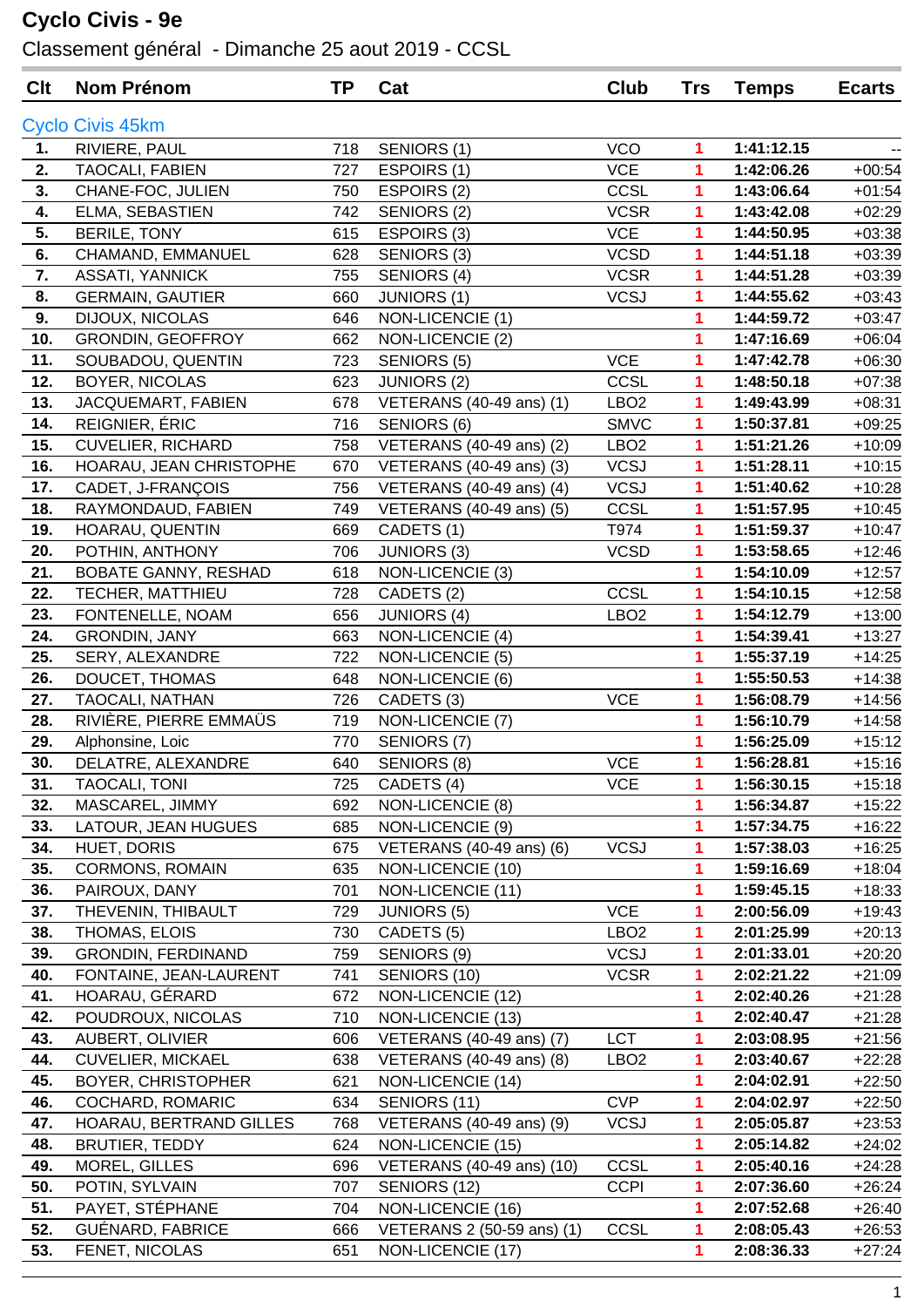## **Cyclo Civis - 9e**

Classement général - Dimanche 25 aout 2019 - CCSL

| Clt        | Nom Prénom                                  | <b>TP</b>  | Cat                                    | Club             | Trs    | <b>Temps</b>             | <b>Ecarts</b>        |
|------------|---------------------------------------------|------------|----------------------------------------|------------------|--------|--------------------------|----------------------|
| 54.        | FENET, ALEXIS                               | 650        | NON-LICENCIE (18)                      |                  | 1      | 2:08:43.76               | $+27:31$             |
| 55.        | <b>BOULAGE, LAURENT</b>                     | 619        | NON-LICENCIE (19)                      |                  | 1      | 2:08:54.35               | $+27:42$             |
| 56.        | JOURDANNE, LAURENT                          | 679        | VETERANS 2 (50-59 ans) (2)             | <b>VTTL</b>      | 1      | 2:08:58.25               | $+27:46$             |
| 57.        | BOYER, FREDDY                               | 622        | SENIORS (13)                           | <b>VCSR</b>      | 1      | 2:10:16.68               | $+29:04$             |
| 58.        | <b>REGNIER, FRANÇOIS</b>                    | 715        | NON-LICENCIE (20)                      |                  | 1      | 2:10:17.59               | $+29:05$             |
| 59.        | FONTAINE, LUDOVIC                           | 652        | NON-LICENCIE (21)                      |                  | 1      | 2:10:19.07               | $+29:06$             |
| 60.        | <b>WEXLER, FABIEN</b>                       | 736        | VETERANS (40-49 ans) (11)              | <b>CSSD</b>      | 1      | 2:10:19.93               | $+29:07$             |
| 61.        | KOLEV, STEFAN                               | 684        | NON-LICENCIE (22)                      |                  | 1      | 2:10:55.52               | $+29:43$             |
| 62.        | OLIVETTE, HENRI PAUL                        | 748        | NON-LICENCIE (23)                      |                  |        | 2:11:13.00               | $+30:00$             |
| 63.        | CLAIRE, DENIS                               | 633        | VETERANS (40-49 ans) (12)              | <b>VCSJ</b>      | 1      | 2:12:15.82               | $+31:03$             |
| 64.        | FUHRMANN, LOUIS                             | 738        | CADETS (6)                             | <b>VTTL</b>      | 1      | 2:13:03.91               | $+31:51$             |
| 65.        | HOARAU, LUDOVIC                             | 668        | NON-LICENCIE (24)                      |                  | 1      | 2:13:03.97               | $+31:51$             |
| 66.        | <b>GRONDIN, ALEXIS</b>                      | 665        | NON-LICENCIE (25)                      |                  | 1      | 2:14:15.34               | $+33:03$             |
| 67.        | HUET, PASCAL                                | 676        | VETERANS (40-49 ans) (13)              | <b>EVC</b>       | 1      | 2:14:38.11               | $+33:25$             |
| 68.        | MANY, YOANN                                 | 691        | NON-LICENCIE (26)                      |                  | 1      | 2:14:39.32               | $+33:27$             |
| 69.        | HOARAU, CHRISTOPHER                         | 671        | NON-LICENCIE (27)                      |                  |        | 2:15:01.89               | $+33:49$             |
| 70.        | PICARD, SÉBASTIEN                           | 705        | NON-LICENCIE (28)                      |                  | 1      | 2:15:49.71               | $+34:37$             |
| 71.        | LAURET, RISHMAN                             | 687        | NON-LICENCIE (29)                      |                  | 1      | 2:17:06.78               | $+35:54$             |
| 72.        | ZABALA, NICOLAS                             | 737        | VETERANS 2 (50-59 ans) (3)             | <b>CCLI</b>      | 1      | 2:17:50.08               | $+36:37$             |
| 73.        | <b>VIDAL PUCHADES, NEUS</b>                 | 734        | <b>NON-LICENCIE (1)</b>                |                  | 1      | 2:18:25.88               | $+37:13$             |
| 74.        | DEJEAN, DIDIER FRÉDÉRIC                     | 752        | NON-LICENCIE (30)                      |                  | 1      | 2:19:19.60               | $+38:07$             |
| 75.        | <b>FONTAINE, GILLES</b>                     | 653        | SENIORS (14)                           | <b>CCPI</b>      | 1      | 2:20:38.94               | $+39:26$             |
| 76.        | DELMAS, CHRISTOPHE                          | 641        | NON-LICENCIE (31)                      |                  | 1      | 2:21:40.80               | $+40:28$             |
| 77.        | <b>BUS, ANTOINE</b>                         | 739        | NON-LICENCIE (32)                      |                  | 1      | 2:21:42.04               | $+40:29$             |
| 78.        | RAMIDGE-BANE, AXEL                          | 714        | VETERANS 2 (50-59 ans) (4)             | LBO <sub>2</sub> | 1      | 2:22:21.36               | $+41:09$             |
| 79.        | <b>CORRE, ANAELLE</b>                       | 636        | DAMES JUN-SEN-VET (1)                  | <b>CCSL</b>      | 1      | 2:24:09.60               | $+42:57$             |
| 80.        | LAURET, IDRISS                              | 688        | NON-LICENCIE (33)                      |                  | 1      | 2:24:24.78               | $+43:12$             |
| 81.        | FOLIO, NICAISE                              | 743        | VETERANS 2 (50-59 ans) (5)             | <b>EVC</b>       | 1      | 2:26:15.12               | $+45:02$             |
| 82.        | DESVAUX, STEEVE                             | 643        | VETERANS (40-49 ans) (14)              | TM               | 1      | 2:26:23.08               | $+45:10$             |
| 83.        | MAZEAU, SEBASTIEN                           | 695        | NON-LICENCIE (34)                      |                  |        | 2:26:23.66               | $+45:11$             |
| 84.        | <b>GRANIER, MATISSE</b>                     | 661        | NON-LICENCIE (35)                      |                  | 1      | 2:26:25.22               | $+45:13$             |
| 85.        | CLAIN, GRÉGORY                              | 632        | NON-LICENCIE (36)                      |                  | 1      | 2:27:09.12               | $+45:56$             |
| 86.        | K/BIDI, JEAN MARIE                          | 683        | NON-LICENCIE (37)                      |                  | 1      | 2:32:07.90               | $+50:55$             |
| 87.        | NAZE, GUILLAUME                             | 698        | NON-LICENCIE (38)                      |                  | 1      | 2:35:01.54               | $+53:49$             |
| 88.        | LAUGIER, JOSE                               | 686        | VETERANS 2 (50-59 ans) (6)             | <b>CCB</b>       | 1      | 2:37:01.11               | $+55:48$             |
| 89.        | VALENTIN, JEFF                              | 732        | NON-LICENCIE (39)                      |                  | 1      | 2:37:27.70               | $+56:15$             |
| 90.<br>91. | LEBON, MICKAEL                              | 689        | NON-LICENCIE (40)                      |                  | 1      | 2:37:29.75               | $+56:17$             |
|            | HOARAU, STÉPHANIE                           | 667        | <b>NON-LICENCIE (2)</b>                |                  | 1      | 2:37:51.96               | $+56:39$             |
| 92.<br>93. | NGUYEN, CYRIL<br><b>HUET, GEORGES MARIE</b> | 699<br>674 | NON-LICENCIE (41)                      |                  | 1      | 2:37:53.85               | $+56:41$             |
| 94.        | RIVIERE, JÉRÔME                             | 717        | NON-LICENCIE (42)<br>NON-LICENCIE (43) |                  | 1<br>1 | 2:39:27.86<br>2:39:41.86 | $+58:15$<br>$+58:29$ |
| 95.        | CHELLIER, ALAIN                             | 629        | VETERANS 2 (50-59 ans) (7)             | <b>VCSD</b>      | 1      | 2:40:52.40               | $+59:40$             |
| 96.        | Robert, Ulysse                              | 700        | NON-LICENCIE (44)                      | <b>CVP</b>       | 1      | 2:41:02.86               | $+59:50$             |
| 97.        | <b>CYRILLE, PHILIPPE</b>                    | 639        | NON-LICENCIE (45)                      |                  | 1      | 2:41:38.31               | +1:00:26             |
| 98.        | <b>BARRET, BENJAMIN</b>                     | 613        | NON-LICENCIE (46)                      |                  | 1      | 2:43:15.90               | $+1:02:03$           |
| 99.        | NAZE, SÉBASTIEN                             | 697        | ESPOIRS (4)                            | <b>VCSR</b>      | 1      | 2:44:17.79               | $+1:03:05$           |
| 100.       | DOMITILE, GUILLAUME                         | 647        | NON-LICENCIE (47)                      |                  | 1      | 2:46:00.18               | $+1:04:48$           |
| 101.       | ARHEL, YANN                                 | 600        | SENIORS (15)                           | <b>CVP</b>       | 1      | 2:47:00.61               | $+1:05:48$           |
| 102.       | CASPAR, FRANÇOIS                            | 627        | NON-LICENCIE (48)                      |                  | 1      | 2:47:30.40               | $+1:06:18$           |
| 103.       | DIJOUX, ELIE                                | 645        | VETERANS (40-49 ans) (15)              | <b>CVP</b>       | 1      | 2:50:12.87               | $+1:09:00$           |
| 104.       | RAFEL, HERVE                                | 712        | NON-LICENCIE (49)                      |                  | 1      | 2:52:55.00               | $+1:11:42$           |
| 105.       | <b>TRAJEAN, PATRICK</b>                     | 731        | VETERANS (40-49 ans) (16)              | <b>VTTL</b>      | 1      | 2:53:57.37               | $+1:12:45$           |
| 106.       | CLAIN, JULIEN                               | 631        | NON-LICENCIE (50)                      |                  | 1      | 2:56:27.32               | $+1:15:15$           |
| 107.       | <b>DUFOUR, ISABELLE</b>                     | 649        | VETERANS 2 (50-59 ans) (1)             | <b>LCT</b>       | 1      | 2:57:45.40               | $+1:16:33$           |
| 108.       | HOARAU, BORIS - B                           | 753        | NON-LICENCIE (51)                      |                  | 1      | 3:00:11.79               | $+1:18:59$           |